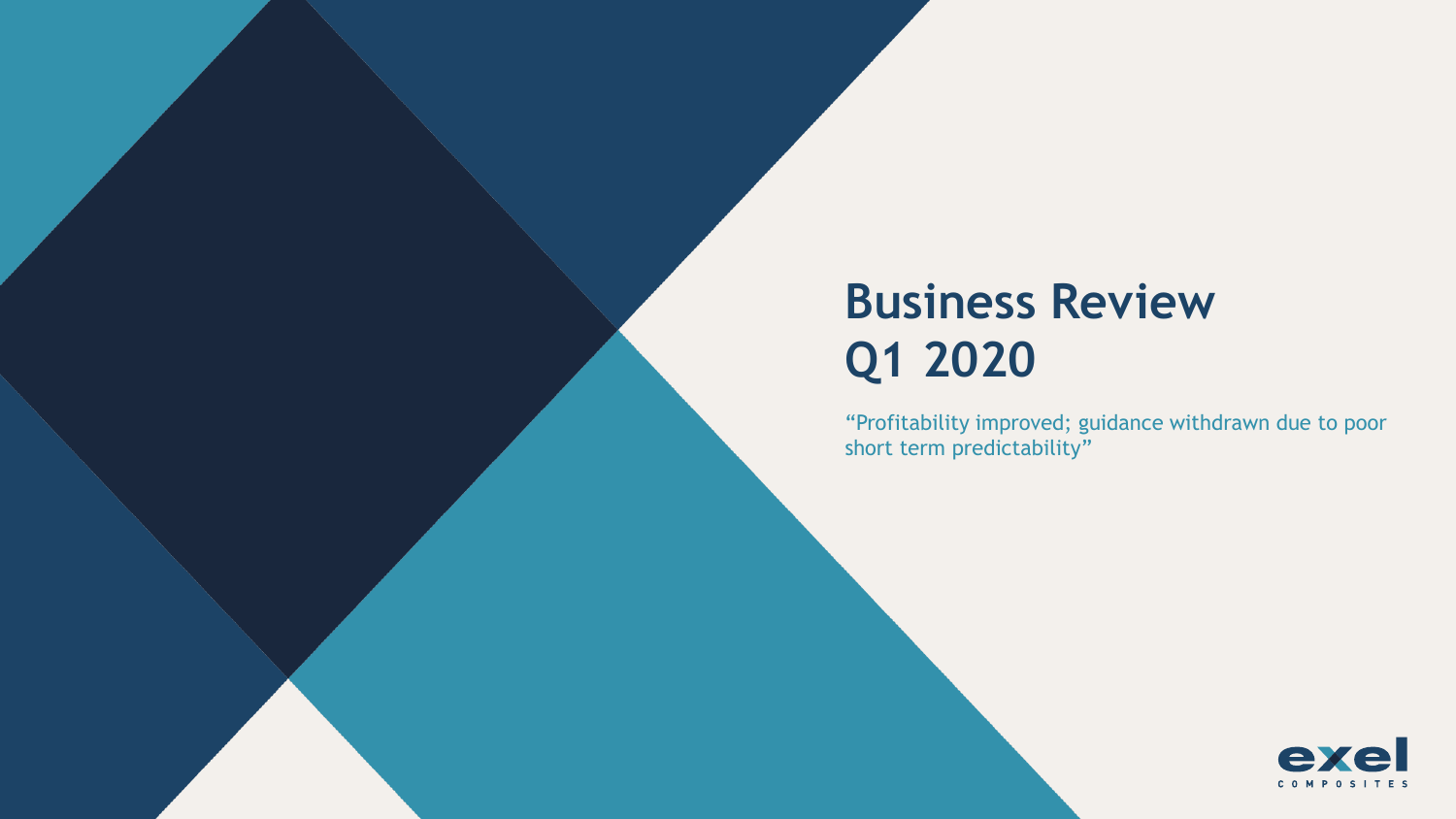## **Exel Composites overview**



**Global technology company and the world's largest manufacturer of pultruded and pull-wound composite products.**

**Customers in over** 

**50**

**countries**

**In business for** 

**60 years**

**103.8** (96.6) Revenue EUR million, 2019 (2018)

**7.2** (5.0) Adjusted operating profit EUR million, 2019 (2018)

**648**

(675) Employees End of 2019 (2018)

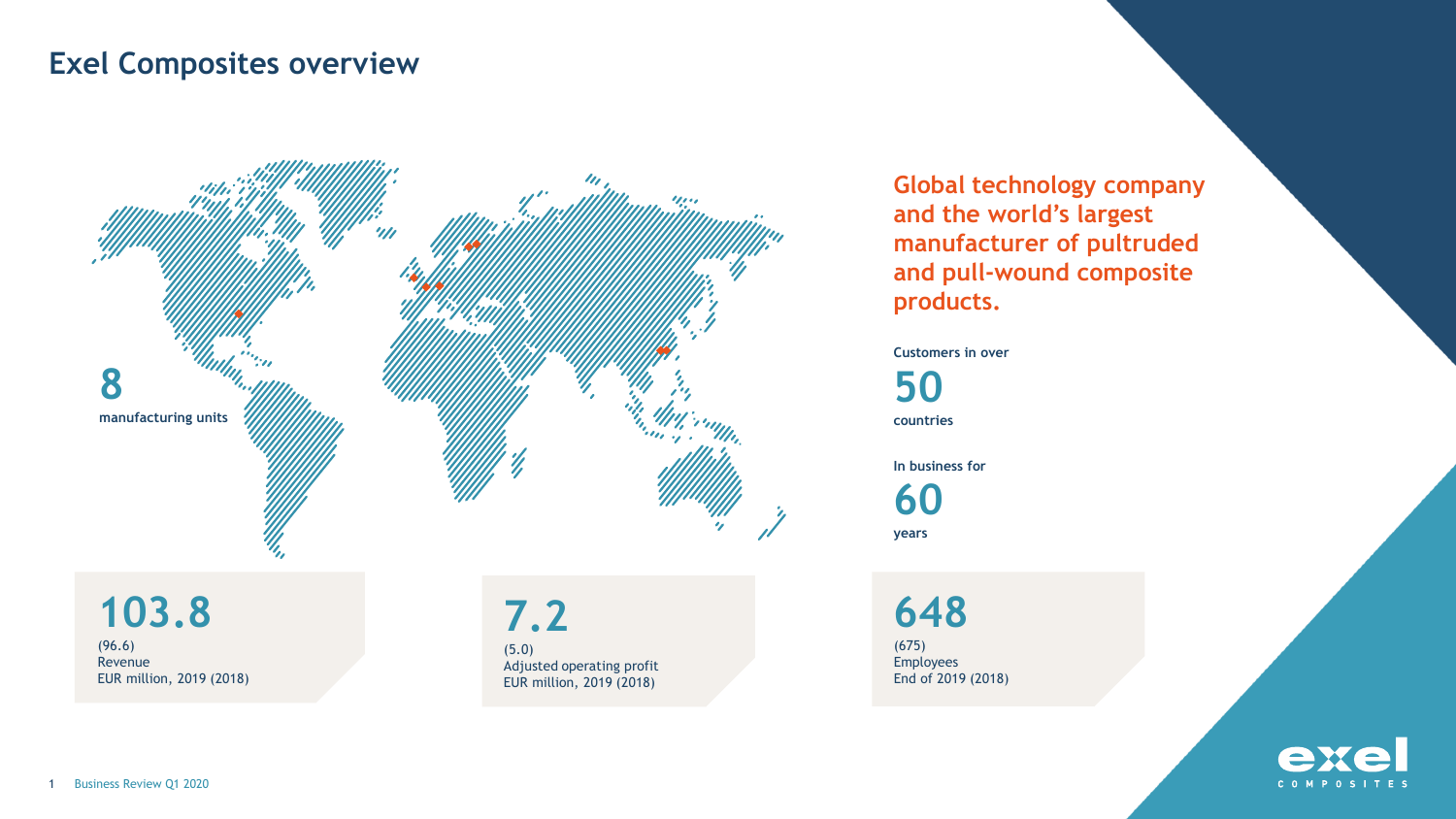## **Q1 2020 highlights**



Order intake increased by 22.6% compared to the previous year.

Record high quarterly order intake supported by the business unit in the USA.



Revenue growth driven by customer industries Defense as well as Equipment and other industries.

Geographically, revenue was driven by regions Asia-Pacific and Europe.



### **Order intake Revenue Revenue Revenue Adjusted operating profit**

Adjusted operating profit improved despite impact of pandemic in China; business unit in the USA profitable in Q1.

The main impact from the Covid-19 outbreak was on Exel Composites' business in China.

Despite the uncertainties in the global business environment in the short term, reducing the impact of global warming, requirements for energy efficiency and sustainable values continue to increase the demand for composites in the long term.

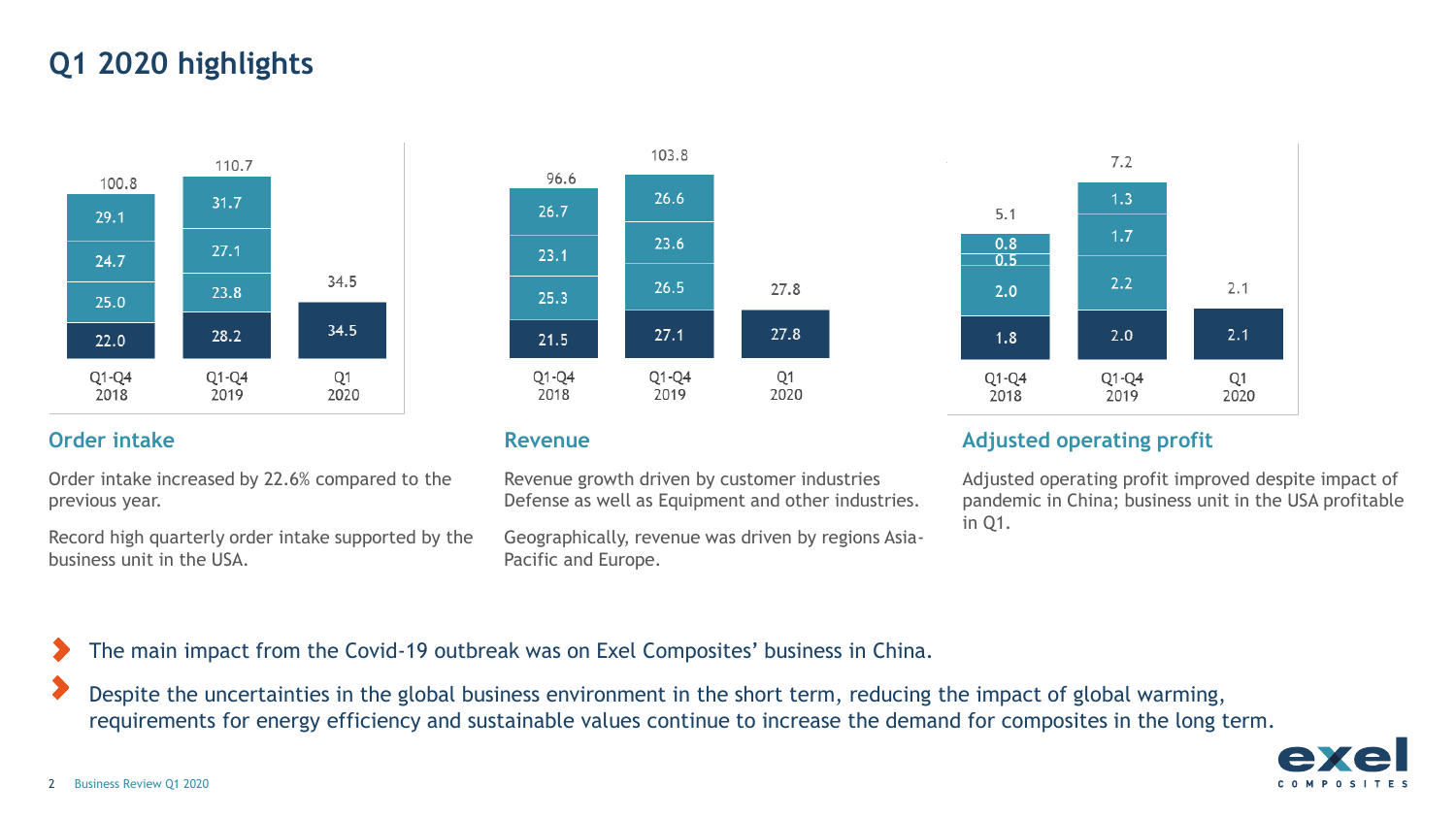## **Order backlog record high at EUR 37.1 million in Q1 2020**





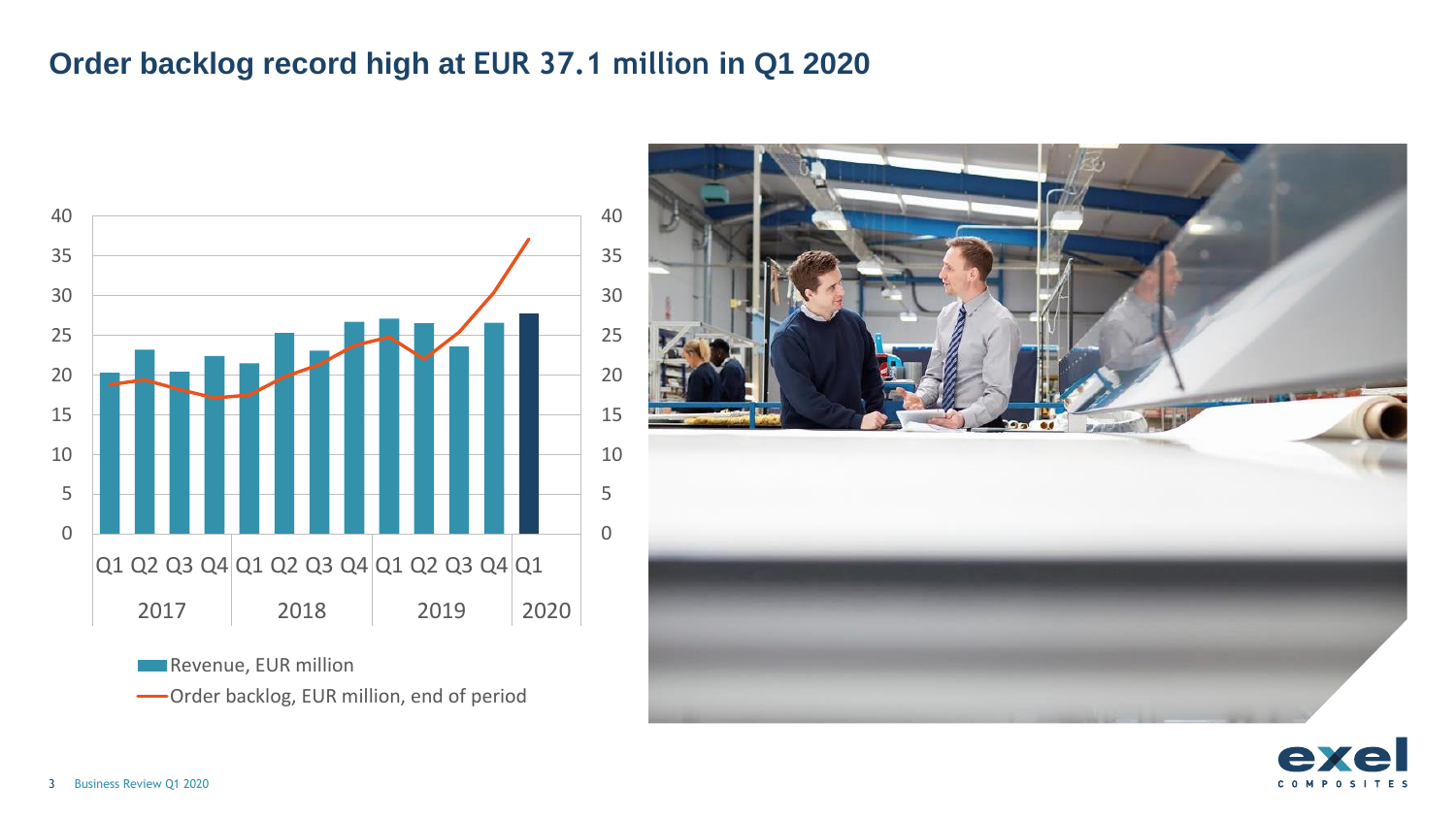## **New revenue distribution split: seven customer industries**

Revenue growth supported by Defense (233.7%) and Equipment and Other industries  $(12.1\%)$ .



**Revenue by customer segment,** 





Buildings and infrastructure



Equipment and **Defense Consumersion Defense Consumersion Defense**  $\mathbb{R}^n$ other industries

electrical











 $\mathbb{R}^n$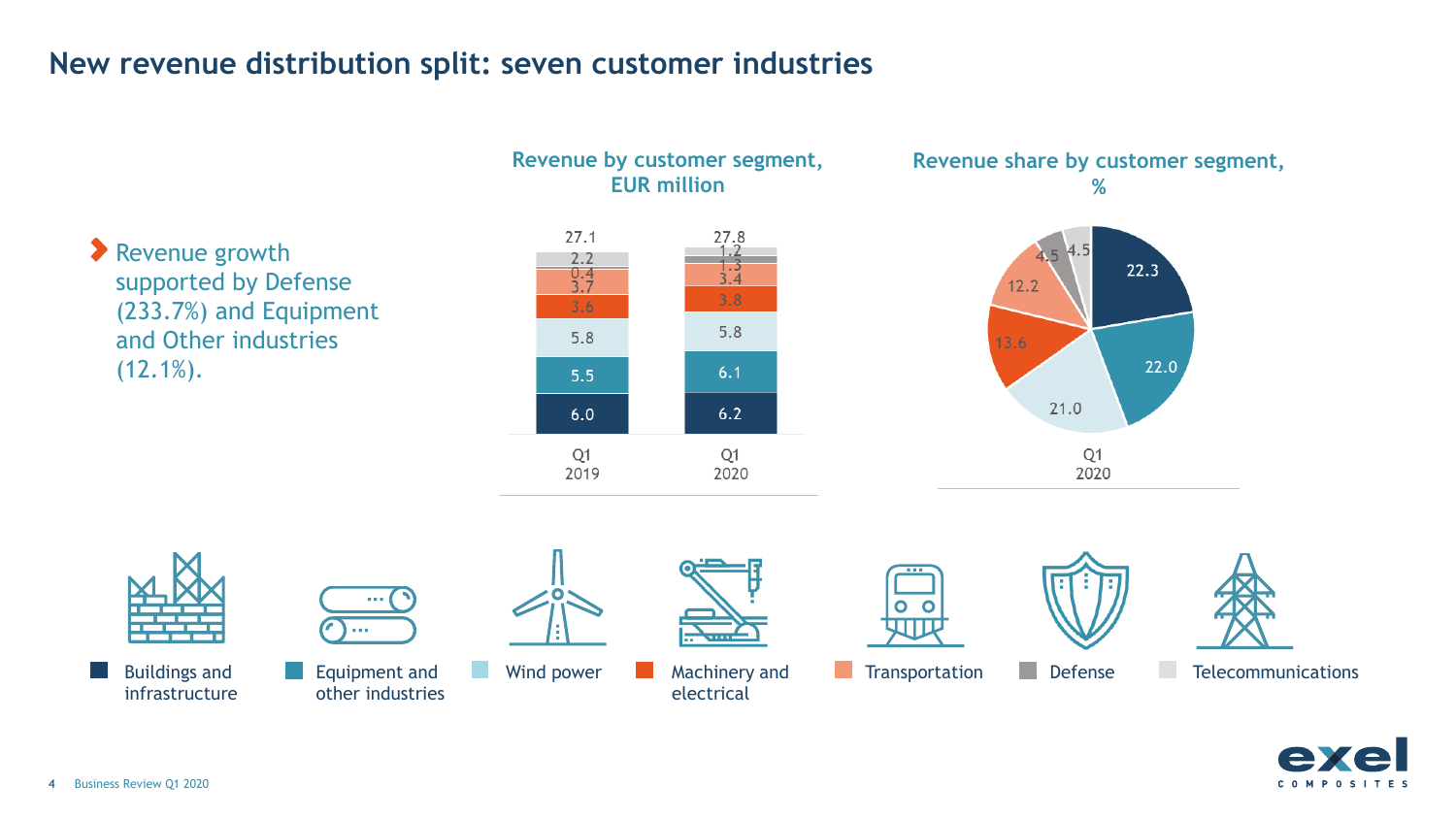## **Four geographical regions: North America separated into a region of its own**

Revenue in Asia-Pacific (13.2%) and Rest of the world (395.6%) increased most in Q1 2020



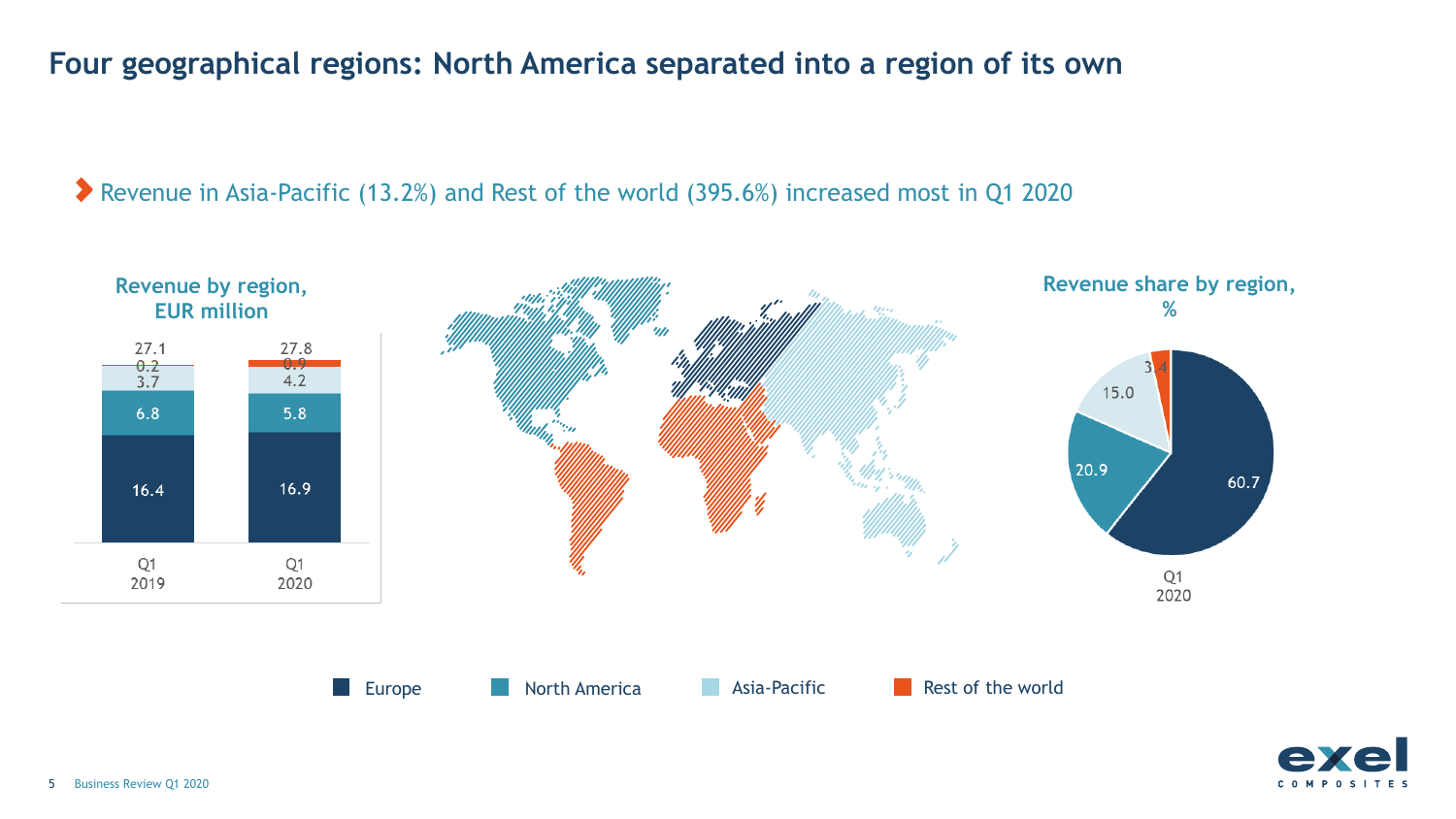## **Adjusted operating profit increased despite the impact of Covid-19-pandemic in China**



**Adjusted operating profit, EUR million** 

Adjusted operating profit margin, %

Operating profit target, %

 $\blacktriangleright$ The business unit in the USA was profitable in Q1 2020, which had a significant positive effect on Group profitability.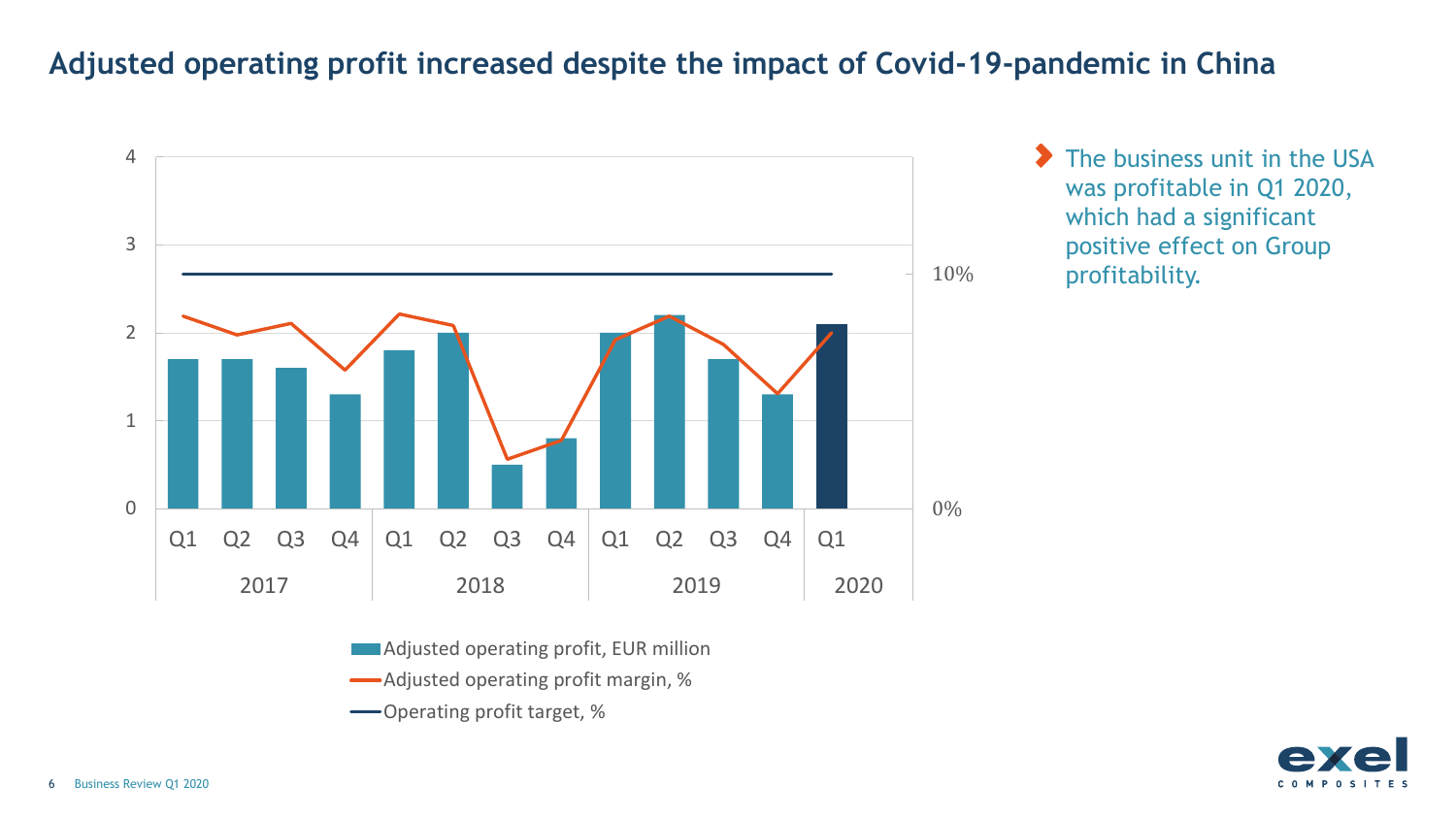## **Return on capital employed at 11.7 % in Q1 2020**



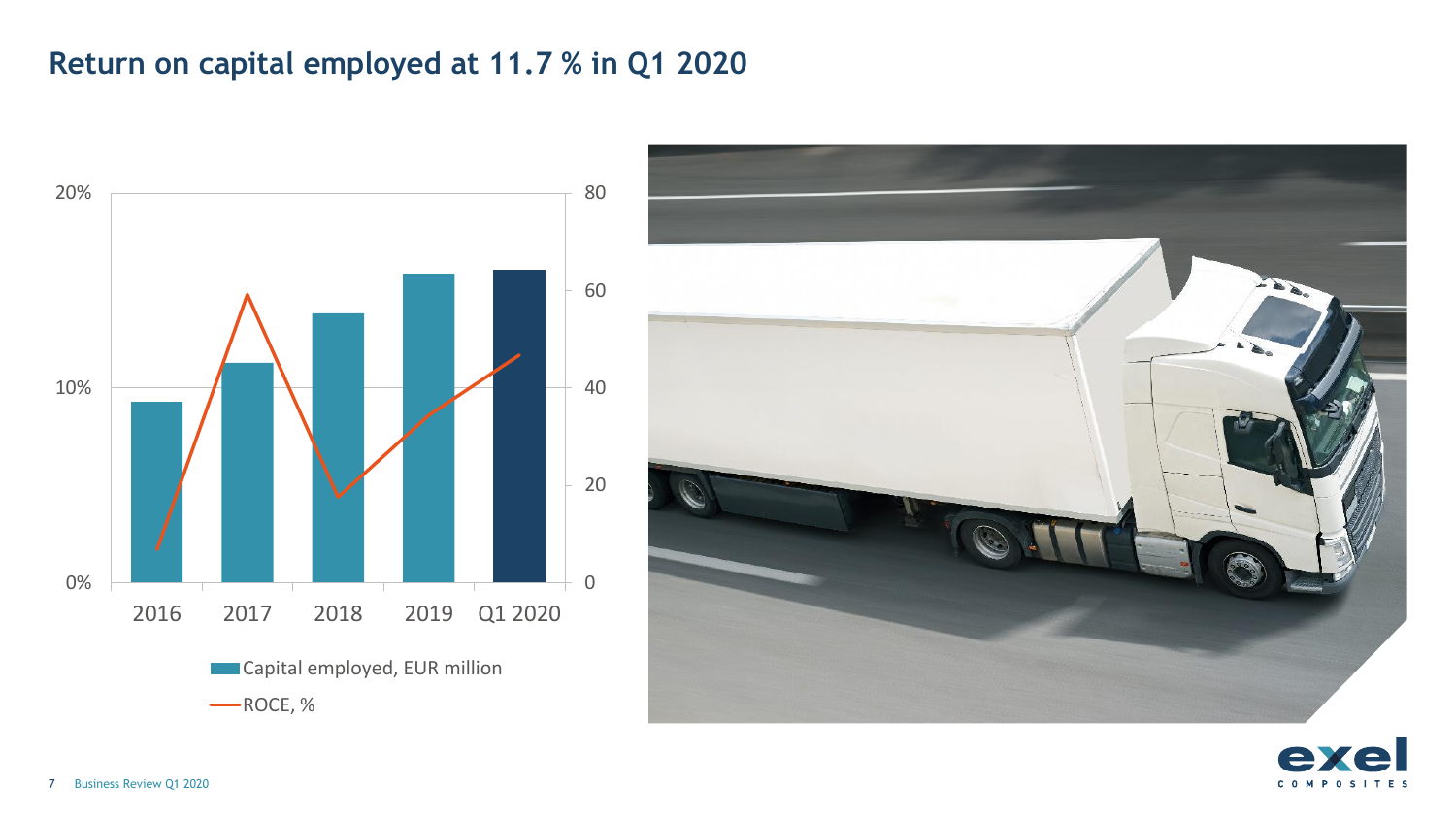### **Impacts of the Covid-19-pandemic during Q1 2020**

In Q1 2020, impact on business volumes and profitability mainly in China. All other than Chinese manufacturing units operated normally.

Some requests to postpone deliveries of current orders, no significant cancellations of orders.

Liquidity and cash situation good.

Close and continuous interaction with customers, suppliers and business partners.

Actions implemented to ensure safety and business continuity.

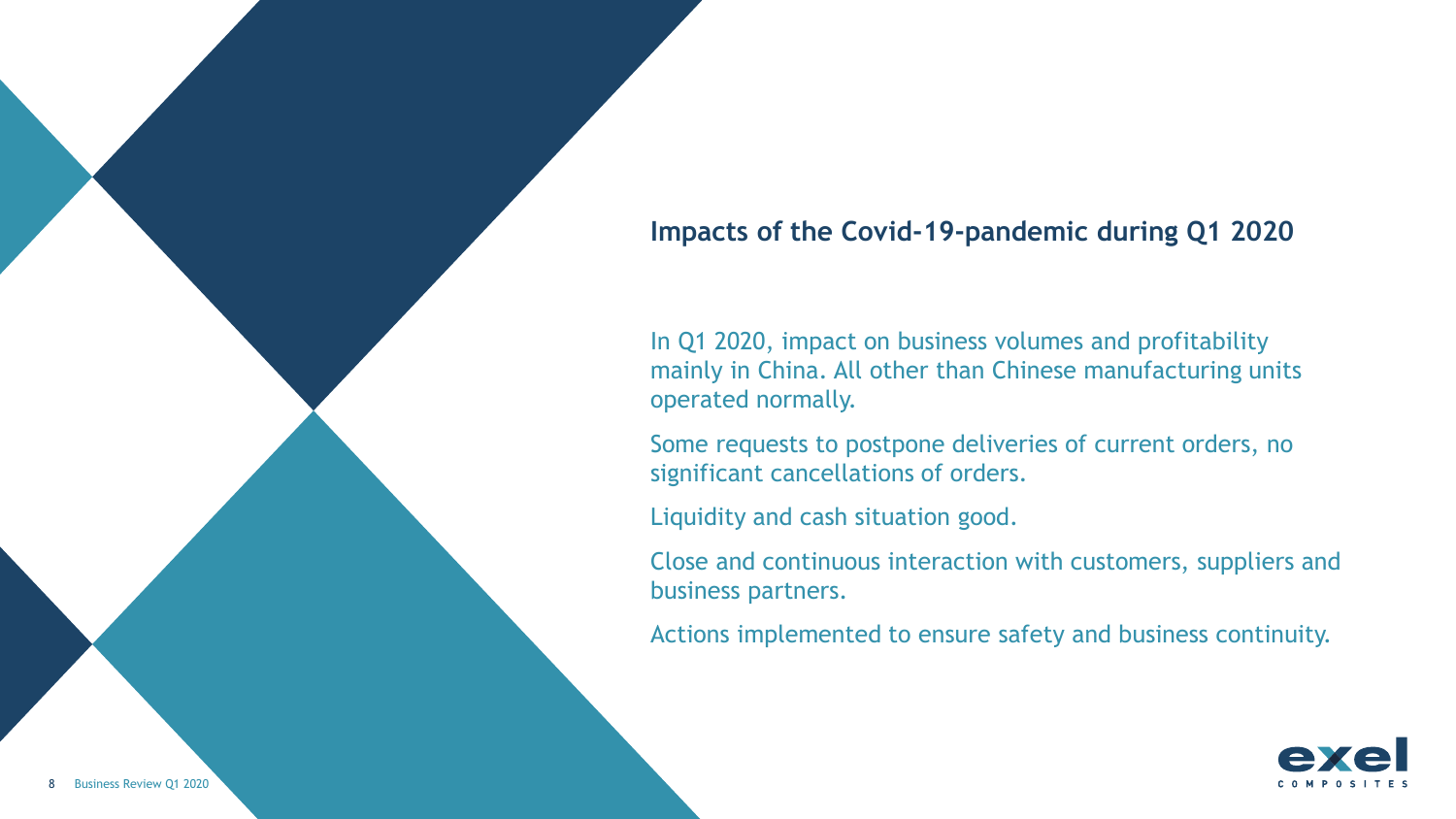### **Guidance for 2020 (withdrawn)**

As a consequence of increased uncertainty and poor short term predictability due to the Covid-19-pandemic Exel Composites withdraws its current guidance. The impact of the pandemic on the company depends on the duration and severity of the crisis. The company will specify its guidance for 2020 later during the year when a more reliable estimate can be made.

According to its previous guidance, the company expected revenue and adjusted operating profit to increase compared to 2019.

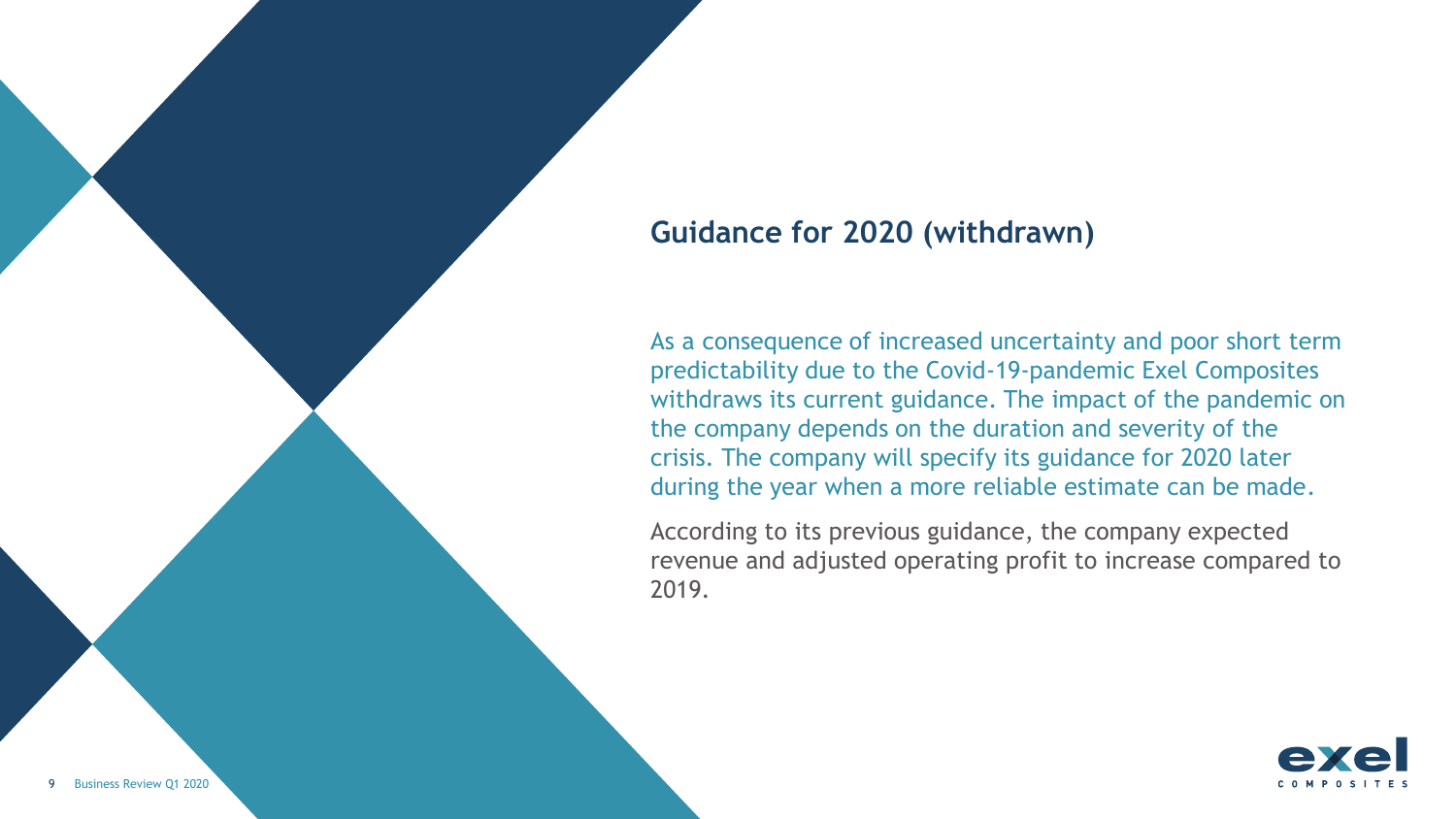### **More information at www.exelcomposites.com**

#### **Financial calendar 2020**

Financial Statements Release 2019 18 February 2020 Business Review January - March 6 May 2020 Half Year Financial Report January - June 21 July 2020 Business Review January - September 30 October 2020

#### **Your IR contacts**

President and CEO +358 50 511 8288 riku.kytomaki@exelcomposites.com

CFO +358 50 3477 462 mikko.kettunen@exelcomposites.com

#### **Riku Kytömäki Mikko Kettunen Noora Koikkalainen**

Investor Relations Manager +358 50 562 6552 noora.koikkalainen@exelcomposites.com